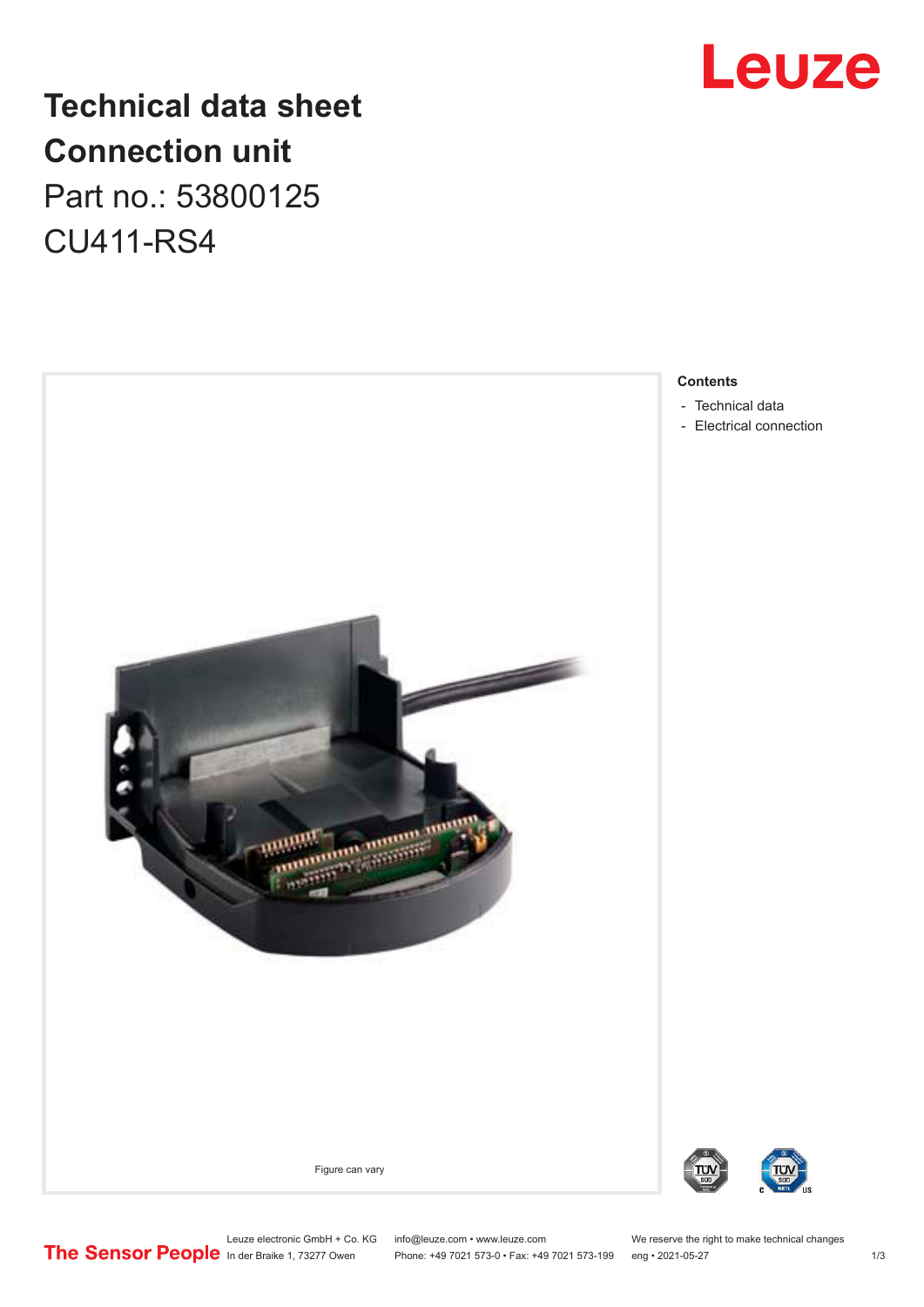## <span id="page-1-0"></span>**Technical data**

# Leuze

#### **Basic data**

|  | Suitable for              | RSL 410 safety laser scanner |
|--|---------------------------|------------------------------|
|  |                           | RSL 420 safety laser scanner |
|  | <b>Connection</b>         |                              |
|  |                           |                              |
|  | Number of connections     | 2 Piece(s)                   |
|  | <b>Connection 1</b>       |                              |
|  | <b>Function</b>           | Machine interface            |
|  | Type of connection        | Cable with Sub-D             |
|  | Cable length              | 450 mm                       |
|  | <b>Sheathing material</b> | <b>PUR</b>                   |
|  | Cable color               | <b>Black</b>                 |
|  |                           |                              |
|  | <b>Connection 2</b>       |                              |
|  | <b>Function</b>           | Data interface               |
|  | <b>Type of connection</b> | Connector                    |
|  | <b>Thread size</b>        | M <sub>12</sub>              |
|  | <b>Type</b>               | Female                       |
|  | <b>Material</b>           | Metal                        |
|  | No. of pins               | 5-pin                        |
|  | Encoding                  | D-coded                      |
|  |                           |                              |

| Dimension (W x H x L)        | 140.2 mm x 72.8 mm x 140.3 mm |
|------------------------------|-------------------------------|
| <b>Housing material</b>      | Metal                         |
| <b>Metal housing</b>         | Diecast zinc                  |
| Net weight                   | $15,210$ g                    |
| <b>Housing color</b>         | <b>Black</b>                  |
| <b>Type of fastening</b>     | Bayonet system                |
| <b>Classification</b>        |                               |
| <b>Customs tariff number</b> | 85389099                      |
| eCl@ss 5.1.4                 | 27279090                      |
| eCl@ss 8.0                   | 27279090                      |
| eCl@ss 9.0                   | 27279090                      |
| eCl@ss 10.0                  | 27272791                      |
| eCl@ss 11.0                  | 27272791                      |
| <b>ETIM 5.0</b>              | EC002498                      |
| <b>ETIM 6.0</b>              | EC003015                      |
| <b>ETIM 7.0</b>              | EC003015                      |

**Mechanical data**

## **Electrical connection**

#### **Connection 1**

| <b>Function</b>           | Machine interface |
|---------------------------|-------------------|
| <b>Type of connection</b> | Cable with Sub-D  |
| Cable length              | 450 mm            |
| <b>Sheathing material</b> | <b>PUR</b>        |
| Cable color               | <b>Black</b>      |
| <b>Type</b>               | Female            |
| No. of pins               | $15 - pin$        |

### **Pin Pin assignment Conductor Conductor Color**

| 1              | 0 V            | Blue                     |
|----------------|----------------|--------------------------|
| $\overline{2}$ | RES-I          | White                    |
| 3              | $+24V$         | Brown                    |
| $\overline{4}$ | F1             | <b>Black</b>             |
| 5              | A <sub>1</sub> | Yellow                   |
| 6              | F <sub>2</sub> | Violet                   |
| $\overline{7}$ | F <sub>3</sub> | Gray / Pink              |
| 8              | F4             | Blue / Red               |
| 9              | n.c.           | ٠                        |
| 10             | n.c.           | $\overline{\phantom{a}}$ |
| 11             | OSSDA1         | Gray                     |
| 12             | OSSDA2         | Pink                     |
| 13             | n.c.           | ۰.                       |
| 14             | n.c.           | $\overline{\phantom{a}}$ |
| 15             | <b>MELD</b>    | Red                      |